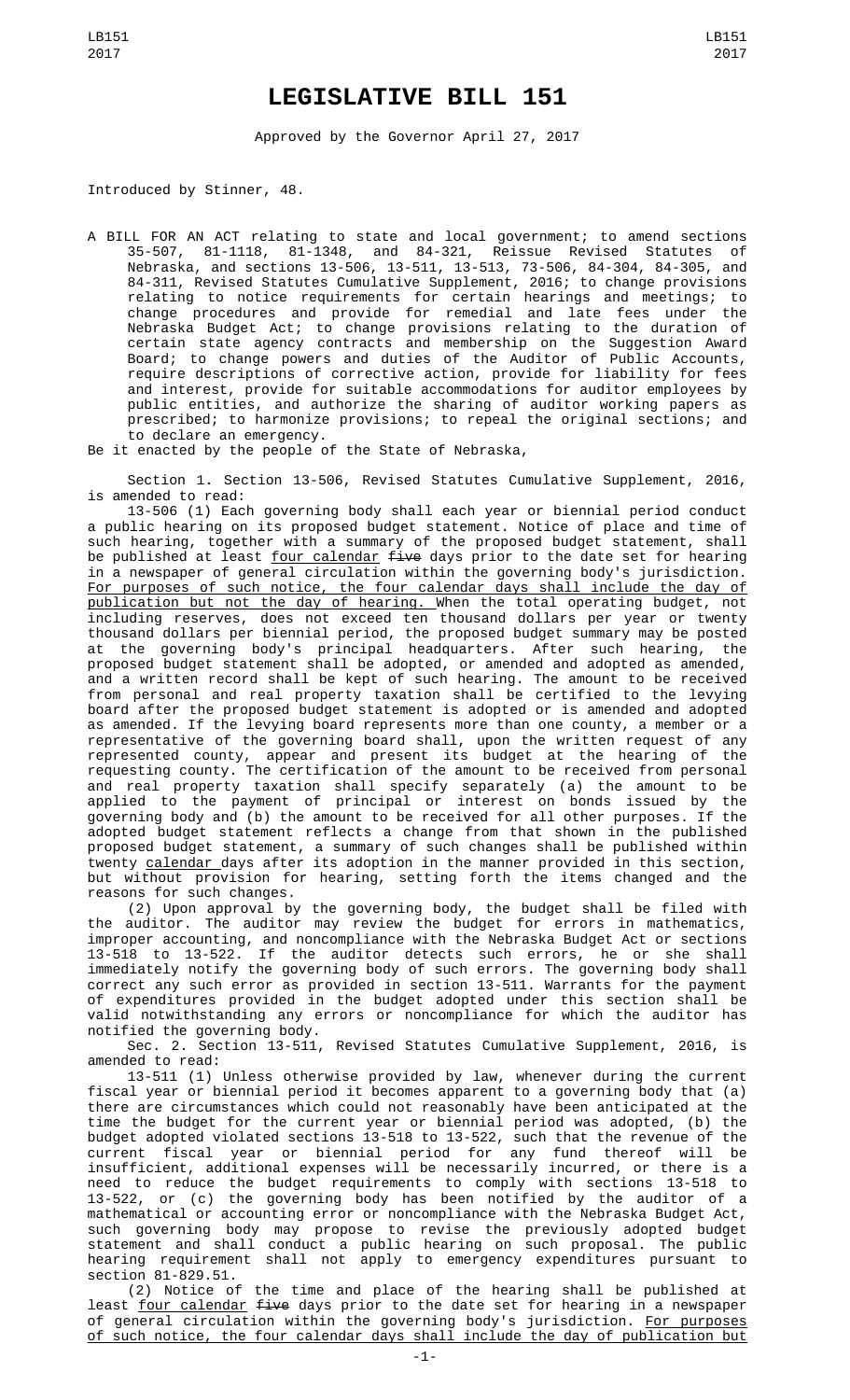not the day of hearing. Such published notice shall set forth (a) the time and place of the hearing, (b) the amount in dollars of additional or reduced money required and for what purpose, (c) a statement setting forth the nature of the unanticipated circumstances and, if the budget requirements are to be increased, the reasons why the previously adopted budget of expenditures cannot be reduced during the remainder of the current year or biennial period to meet the need for additional money in that manner, (d) a copy of the summary of the originally adopted budget previously published, and (e) a copy of the summary of the proposed revised budget.

(3) At such hearing any taxpayer may appear or file a written statement protesting any application for additional money. A written record shall be kept of all such hearings.

(4) Upon conclusion of the public hearing on the proposed revised budget and approval of the proposed revised budget by the governing body, the governing body shall file with the county clerk of the county or counties in which such governing body is located, with the learning community coordinating council for fiscal years prior to fiscal year 2017-18 for school districts that are members of learning communities, and with the auditor, a copy of the revised budget, as adopted. The governing body may then issue warrants in payment for expenditures authorized by the adopted revised budget. Such warrants shall be referred to as registered warrants and shall be repaid during the next fiscal year or biennial period from funds derived from taxes levied therefor.

(5) Within thirty calendar days after the adoption of the budget under section 13-506, a governing body may, or within thirty <u>calendar d</u>ays after notification of an error by the auditor, a governing body shall, correct an adopted budget which contains a clerical, mathematical, or accounting error which does not affect the total amount budgeted by more than one percent or increase the amount required from property taxes. No public hearing shall be required for such a correction. After correction, the governing body shall file a copy of the corrected budget with the county clerk of the county or counties in which such governing body is located and with the auditor. The governing body may then issue warrants in payment for expenditures authorized by the budget.

Sec. 3. Section 13-513, Revised Statutes Cumulative Supplement, 2016, is amended to read:

13-513 (1) The auditor shall, on or before August December 1 each year, request information from each governing body in a form prescribed by the auditor regarding <u>(a)</u> <del>(1)</del> trade names, corporate names, or other business names under which the governing body operates and <u>(b)</u>  $\{2\}$  agreements to which the governing body is a party under the Interlocal Cooperation Act and the Joint Public Agency Act. Each governing body shall provide such information to the auditor on or before <u>September 20</u> <del>December 31</del>.

(2) Information requested pursuant to this section that is not received by the auditor on or before September 20 shall be delinquent. The auditor shall notify the political subdivision by facsimile transmission, email, or firstclass mail of such delinquency. Beginning on the day that such notification is sent, the auditor may assess the political subdivision a late fee of twenty dollars per day for each calendar day the requested information remains delinquent. The total late fee assessed to a political subdivision under this section shall not exceed two thousand dollars per delinquency.

(3) The auditor shall remit to the State Treasurer for credit to the Auditor of Public Accounts Cash Fund a remedial fee sufficient to reimburse the direct costs of administering and enforcing this section, but such remedial fee shall not exceed one hundred dollars from any late fee received under this section. The auditor shall remit any late fee amount in excess of one hundred dollars received under this section to the State Treasurer to be distributed in accordance with Article VII, section 5, of the Constitution of Nebraska.

(4) If a political subdivision fails to provide the information requested under this section on or before September 20, the auditor may, at his or her discretion, audit such political subdivision. The expense of such audit shall be paid by the political subdivision.

Sec. 4. Section 35-507, Reissue Revised Statutes of Nebraska, is amended to read:

35-507 A regular meeting of the registered voters who are residing within the boundaries of a district shall be held at the time of the budget hearing as provided by the Nebraska Budget Act, and special meetings may be called by the board of directors at any time. Notice of a meeting shall be given by the secretary-treasurer by one publication in a legal newspaper of general circulation in each county in which such district is situated. Notice of the place and time of a meeting shall be published at least <u>four calendar</u> <del>five</del> days prior to the date set for meeting.<u> For purposes of such notice, the four</u> calendar days shall include the day of publication but not the day of the meeting.

Sec. 5. Section 73-506, Revised Statutes Cumulative Supplement, 2016, is amended to read:

73-506 State agency contracts for services shall be subject to the following requirements:

(1) Payments shall be made when contractual deliverables are received or in accordance with specific contractual terms and conditions;

(2) State agencies shall not enter into contracts for services with an unspecified or unlimited duration<u>, and no contract for services shall be</u> amended to extend the duration of the contract for a period of more than fifty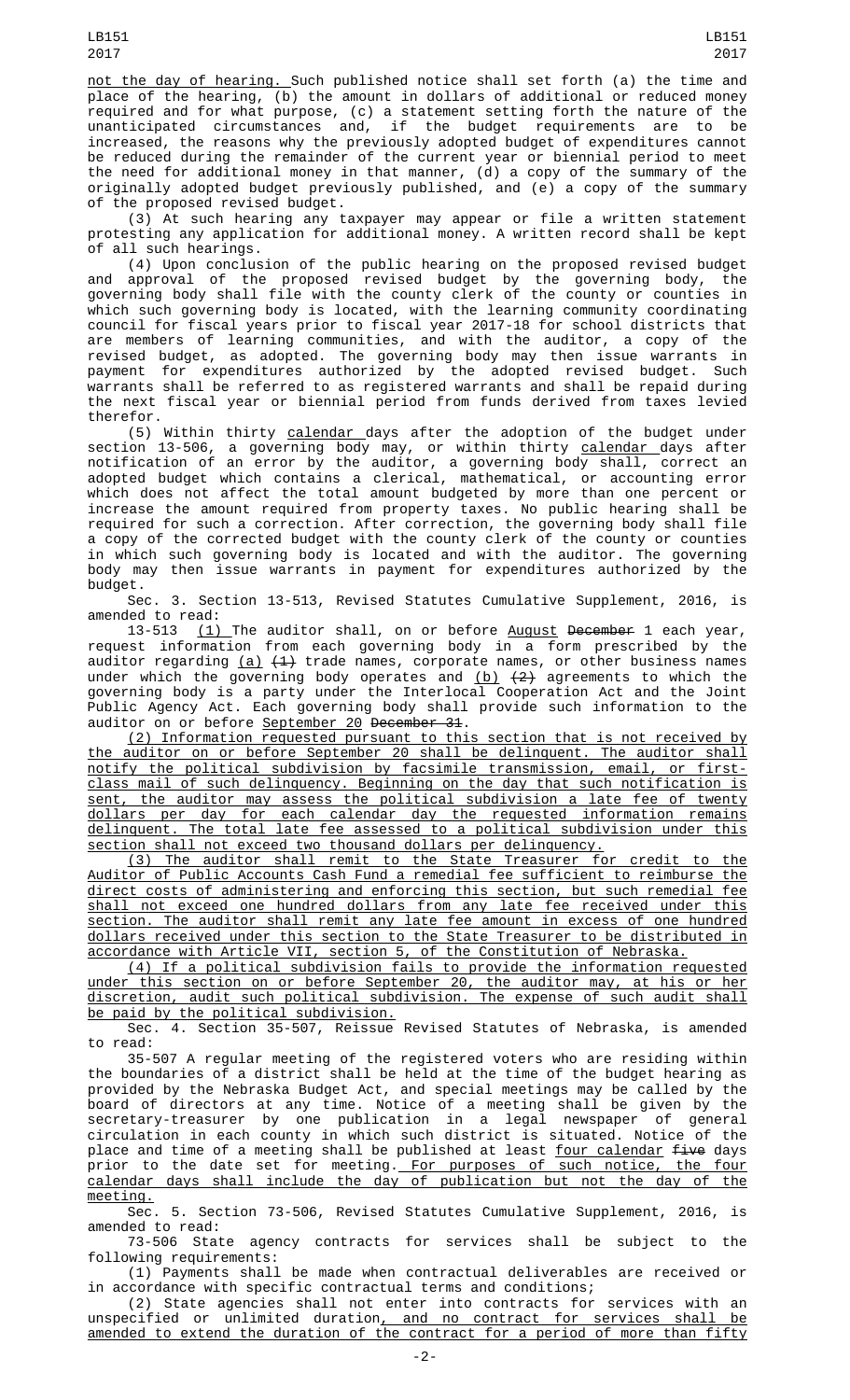percent of the initial contract term. Following the adoption of any amendment to extend the contract for a period of fifty percent or less of the initial contract term, no further extensions of the original contract shall be permitted. This subdivision does not prohibit the exercise of any renewal option expressly provided in the original contract;

(3) State agencies shall not structure contracts for services to avoid any of the requirements of sections 73-501 to 73-510; and

(4) State agencies shall not enter into contracts for services in excess of fifteen million dollars unless the state agency has complied with section 73-510.

Sec. 6. Section 81-1118, Reissue Revised Statutes of Nebraska, is amended to read:

81-1118 The materiel division of the Department of Administrative Services is hereby established and shall be managed by the materiel administrator.

There are hereby established the following seven branches of the materiel division of the Department of Administrative Services which shall have the following duties, powers, and responsibilities:

(1) The office supplies bureau shall be responsible for providing office supplies, paper, and forms to using agencies;

(2) Central mail shall be responsible for all mailing operations, transportation of material, tracking shipments, and making freight claims;

(3) The print shop shall be responsible for specifications and for receiving bids and placing orders to the lowest and best commercial bidder for all printing and reproduction operations for the state. The print shop shall also be responsible for coordinating all existing printing and reproduction operations of the state;

(4) Copy services shall be responsible for the purchasing and placement of all copier requirements;

(5) The state purchasing bureau shall be responsible for all purchases by all state agencies other than the University of Nebraska. The materiel division shall administer the public notice and bidding procedures and any other areas designated by the Director of Administrative Services to carry out the lease or purchase of personal property. All purchases of and contracts for materials, supplies, or equipment and all leases of personal property shall be made in the following manner except in emergencies approved by the Governor:

(a) By a competitive formal sealed bidding process through the materiel division in all cases in which the purchases are of estimated value in the amount of twenty-five thousand dollars or more;

(b) By a competitive informal bidding through the materiel division in all cases in which the purchases are of estimated value equal to or exceeding ten thousand dollars but less than twenty-five thousand dollars;

(c) By unrestricted open market purchases through the materiel division in all cases in which purchases are of estimated value of less than ten thousand dollars;

(d) All requisitions for whatever purpose coming to the state purchasing bureau shall be in conformance with the approved budget of the requisitioning department or agency; and

(e) All contracts for purchases and leases shall be bid as a single whole item. In no case shall contracts be divided or fractionated in order to produce several contracts which are of an estimated value below that required for competitive bidding; and

(f) No contract for purchase or lease shall be amended to extend the duration of the contract for a period of more than fifty percent of the initial contract term. Following the adoption of any amendment to extend the contract for a period of fifty percent or less of the initial contract term, no further extensions of the original contract shall be permitted. This subdivision (f) does not prohibit the exercise of any renewal option expressly provided in the original contract;

(6) The state recycling office shall be responsible for the administration and operation of the State Government Recycling Management Act; and

(7) State surplus property shall be responsible for the disposition of the state's surplus property and the maintenance of all inventory records.

Nothing in this section shall be construed to require that works of art must be procured through the materiel division.

Sec. 7. Section 81-1348, Reissue Revised Statutes of Nebraska, is amended to read:

81-1348 There is hereby created the Suggestion Award Board. The membership of such board shall consist of the Director of Personnel, the Director of Administrative Services, the Auditor of Public Accounts<u> or his or her designee</u>, and three persons, each to serve a term of three years, selected and appointed by the Governor from the bargaining units listed in section 81-1373, except that the first three appointments made after February 23, 2000, shall be for terms of one year, two years, and three years, as designated by the Governor. Of the persons selected from such bargaining units, one person shall be selected from each of such bargaining units as follows:

(1) The first term from the bargaining units listed in subdivisions (1) (a), (b), and (l) of such section;

(2) The second term from the bargaining units listed in subdivisions (1) (c), (d), and (g) of such section;

(3) The third term from the bargaining units listed in subdivisions (1) (e), (f), and (h) of such section; and

(4) The fourth term from the bargaining units listed in subdivisions (1) (i), (j), and (k) of such section.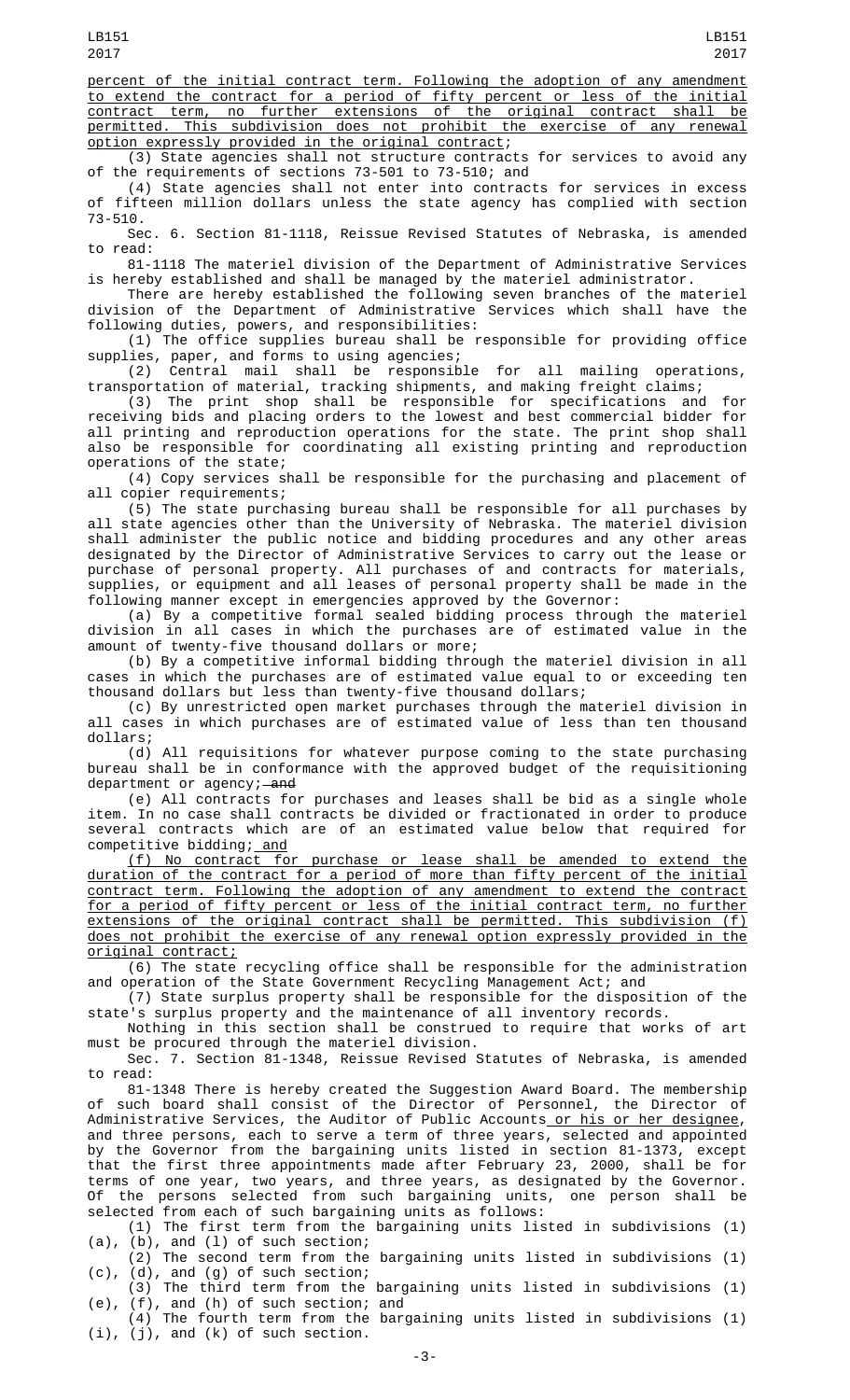After the fourth term, the appointments shall be made starting from subdivision (1) of this section and following the same sequence.

Whenever a vacancy occurs on the board for any reason, the Governor shall appoint an individual to fill such vacancy from the same bargaining unit in which the vacancy exists.

The members shall be reimbursed for their actual and necessary expenses as provided in sections 81-1174 to 81-1177.

The board shall adopt and promulgate rules and regulations to aid in carrying out sections 81-1350 and 81-1351.

Sec. 8. Section 84-304, Revised Statutes Cumulative Supplement, 2016, is amended to read:

84-304 It shall be the duty of the Auditor of Public Accounts:

(1) To give information electronically to the Legislature, whenever required, upon any subject relating to the fiscal affairs of the state or with regard to any duty of his or her office;

(2) To furnish offices for himself or herself and all fuel, lights, books, blanks, forms, paper, and stationery required for the proper discharge of the duties of his or her office;

 $(3)(a)$   $(3)$  To examine or cause to be examined, at such time as he or she shall determine, books, accounts, vouchers, records, and expenditures of all state officers, state bureaus, state boards, state commissioners, the state library, societies and associations supported by the state, state institutions, state colleges, and the University of Nebraska, except when required to be performed by other officers or persons. Such examinations shall be done in accordance with generally accepted government auditing standards for financial audits and attestation engagements set forth in Government Auditing Standards (2011 Revision), published by the Comptroller General of the United States, Government Accountability Office, and except as provided in subdivision (10) (11) of this section, subdivision (16) of section 50-1205, and section 84-322, shall not include performance audits, whether conducted pursuant to attestation engagements or performance audit standards as set forth in Government Auditing Standards (2011 Revision), published by the Comptroller General of the United States, Government Accountability Office<u>.</u> <del>;</del>

(b) Any entity, excluding the state colleges and the University of Nebraska, that is audited or examined pursuant to subdivision (3)(a) of this section and that is the subject of a comment and recommendation in a management letter or report issued by the Auditor of Public Accounts shall, on or before six months after the issuance of such letter or report, provide to the Auditor of Public Accounts a detailed written description of any corrective action taken or to be taken in response to the comment and recommendation. The Auditor of Public Accounts may investigate and evaluate the corrective action. The Auditor of Public Accounts shall then electronically submit a report of any findings of such investigation and evaluation to the Governor, the appropriate standing committee of the Legislature, and the Appropriations Committee of the Legislature. The Auditor of Public Accounts shall also ensure that the report is delivered to the Appropriations Committee for entry into the record during the committee's budget hearing process;

 $(4)(a)$  To examine or cause to be examined, at the expense of the political subdivision, when the Auditor of Public Accounts determines such examination necessary or when requested by the political subdivision, the books, accounts, vouchers, records, and expenditures of any agricultural association formed under Chapter 2, article 20, any county agricultural society, any joint airport authority formed under the Joint Airport Authorities Act, any city or county airport authority, any bridge commission created pursuant to section 39-868, any cemetery district, any community redevelopment authority or limited community redevelopment authority established under the Community Development Law, any development district, any drainage district, any health district, any local public health department as defined in section 71-1626, any historical society, any hospital authority or district, any county hospital, any housing agency as defined in section 71-1575, any irrigation district, any county or municipal library, any community mental health center, any railroad transportation safety district, any rural water district, any township, Wyuka Cemetery, the Educational Service Unit Coordinating Council, any entity created pursuant to the Interlocal Cooperation Act, any educational service unit, any village, any service contractor or subrecipient of state or federal funds, any political subdivision with the authority to levy a property tax or a toll, or any entity created pursuant to the Joint Public Agency Act.

For purposes of this subdivision, service contractor or subrecipient means any nonprofit entity that expends state or federal funds to carry out a state or federal program or function, but it does not include an individual who is a direct beneficiary of such a program or function or a licensed health care provider or facility receiving direct payment for medical services provided for a specific individual.

(b) The Auditor of Public Accounts may waive the audit requirement of subdivision (4)(a) of this section upon the submission by the political subdivision of a written request in a form prescribed by the auditor. The auditor shall notify the political subdivision in writing of the approval or denial of the request for a waiver.

(c) The Auditor of Public Accounts may conduct audits under this subdivision for purposes of sections 2-3228, 12-101, 13-2402, 14-567, 14-1805.01, 14-2111, 15-1017, 16-1017, 16-1037, 19-3501, 23-1118, 23-3526, and 71-1631.02;

(5) To report promptly to the Governor and the appropriate standing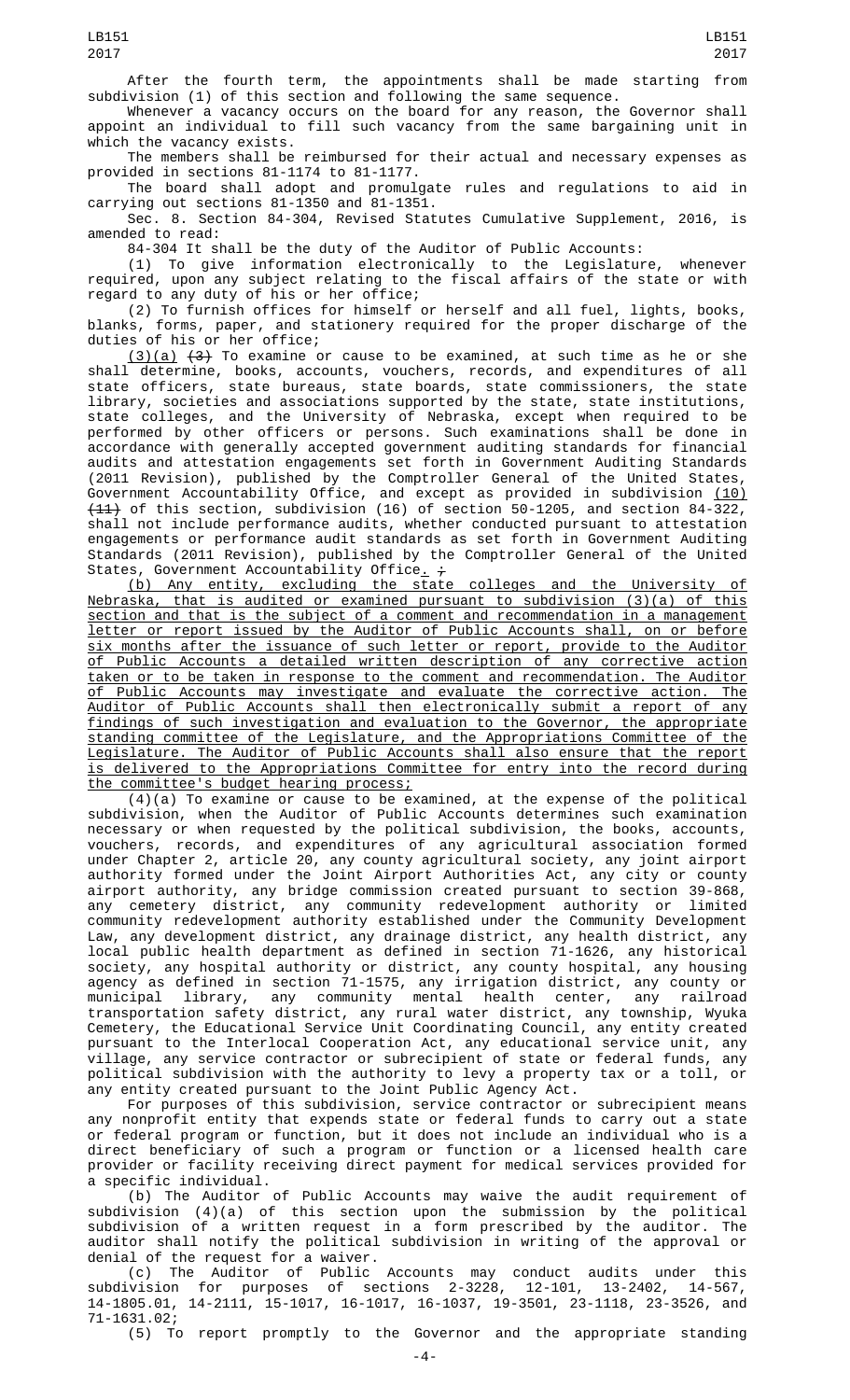committee of the Legislature the fiscal condition shown by such examinations conducted by the auditor, including any irregularities or misconduct of officers or employees, any misappropriation or misuse of public funds or property, and any improper system or method of bookkeeping or condition of accounts. The report submitted to the committee shall be submitted electronically. In addition, if, in the normal course of conducting an audit in accordance with subdivision (3) of this section, the auditor discovers any potential problems related to the effectiveness, efficiency, or performance of state programs, he or she shall immediately report them electronically to the Legislative Performance Audit Committee which may investigate the issue further, report it electronically to the appropriate standing committee of the Legislature, or both;

(6)(a) To examine or cause to be examined the books, accounts, vouchers, records, and expenditures of a fire protection district. The expense of the examination shall be paid by the political subdivision.

(b) Whenever the expenditures of a fire protection district are one hundred fifty thousand dollars or less per fiscal year, the fire protection district shall be audited no more than once every five years except as directed by the board of directors of the fire protection district or unless the auditor receives a verifiable report from a third party indicating any irregularities or misconduct of officers or employees of the fire protection district, any misappropriation or misuse of public funds or property, or any improper system or method of bookkeeping or condition of accounts of the fire protection district. In the absence of such a report, the auditor may waive the five-year audit requirement upon the submission of a written request by the fire protection district in a form prescribed by the auditor. The auditor shall notify the fire protection district in writing of the approval or denial of a request for waiver of the five-year audit requirement. Upon approval of the request for waiver of the five-year audit requirement, a new five-year audit period shall begin.

(c) Whenever the expenditures of a fire protection district exceed one hundred fifty thousand dollars in a fiscal year, the auditor may waive the audit requirement upon the submission of a written request by the fire protection district in a form prescribed by the auditor. The auditor shall notify the fire protection district in writing of the approval or denial of a request for waiver. Upon approval of the request for waiver, a new five-year audit period shall begin for the fire protection district if its expenditures are one hundred fifty thousand dollars or less per fiscal year in subsequent years;

(7) To appoint two or more assistant deputies (a) whose entire time shall be devoted to the service of the state as directed by the auditor, (b) who shall be certified public accountants with at least five years' experience, (c) who shall be selected without regard to party affiliation or to place of residence at the time of appointment, (d) who shall promptly report <del>in</del> <del>duplicate</del> to the auditor the fiscal condition shown by each examination, including any irregularities or misconduct of officers or employees, any misappropriation or misuse of public funds or property, and any improper system or method of bookkeeping or condition of accounts, and it shall be the duty of the auditor to file promptly with the Governor a duplicate of such report, and (e) who shall qualify by taking an oath which shall be filed in the office of the Secretary of State;

(8) To conduct audits and related activities for state agencies, political subdivisions of this state, or grantees of federal funds disbursed by a receiving agency on a contractual or other basis for reimbursement to assure proper accounting by all such agencies, political subdivisions, and grantees for funds appropriated by the Legislature and federal funds disbursed by any receiving agency. The auditor may contract with any political subdivision to perform the audit of such political subdivision required by or provided for in section 23-1608 or 79-1229 or this section and charge the political subdivision for conducting the audit. The fees charged by the auditor for conducting audits on a contractual basis shall be in an amount sufficient to pay the cost of the audit. The fees remitted to the auditor for such audits and services shall be deposited in the Auditor of Public Accounts Cash Fund;

(9) To conduct all audits and examinations in a timely manner and in accordance with the standards for audits of governmental organizations, programs, activities, and functions published by the Comptroller General of the United States;

(9) (10) To develop and maintain an annual budget and actual financial information reporting system for political subdivisions that is accessible online by the  $public$ ; and

 $(10)$   $(11)$  When authorized, to conduct joint audits with the Legislative Performance Audit Committee as described in section 50-1205; and -

(11) Unless otherwise specifically provided, to assess the interest rate on delinquent payments of any fees for audits and services owing to the Auditor of Public Accounts at a rate of fourteen percent per annum from the date of billing unless paid within thirty days after the date of billing. For an entity created pursuant to the Interlocal Cooperation Act or the Joint Public Agency Act, any participating public agencies shall be jointly and severally liable for the fees and interest owed if such entity is defunct or unable to pay.

Sec. 9. Section 84-305, Revised Statutes Cumulative Supplement, 2016, is amended to read:

84-305 (1) The Auditor of Public Accounts shall have access to any and all information and records, confidential or otherwise, of any public entity, in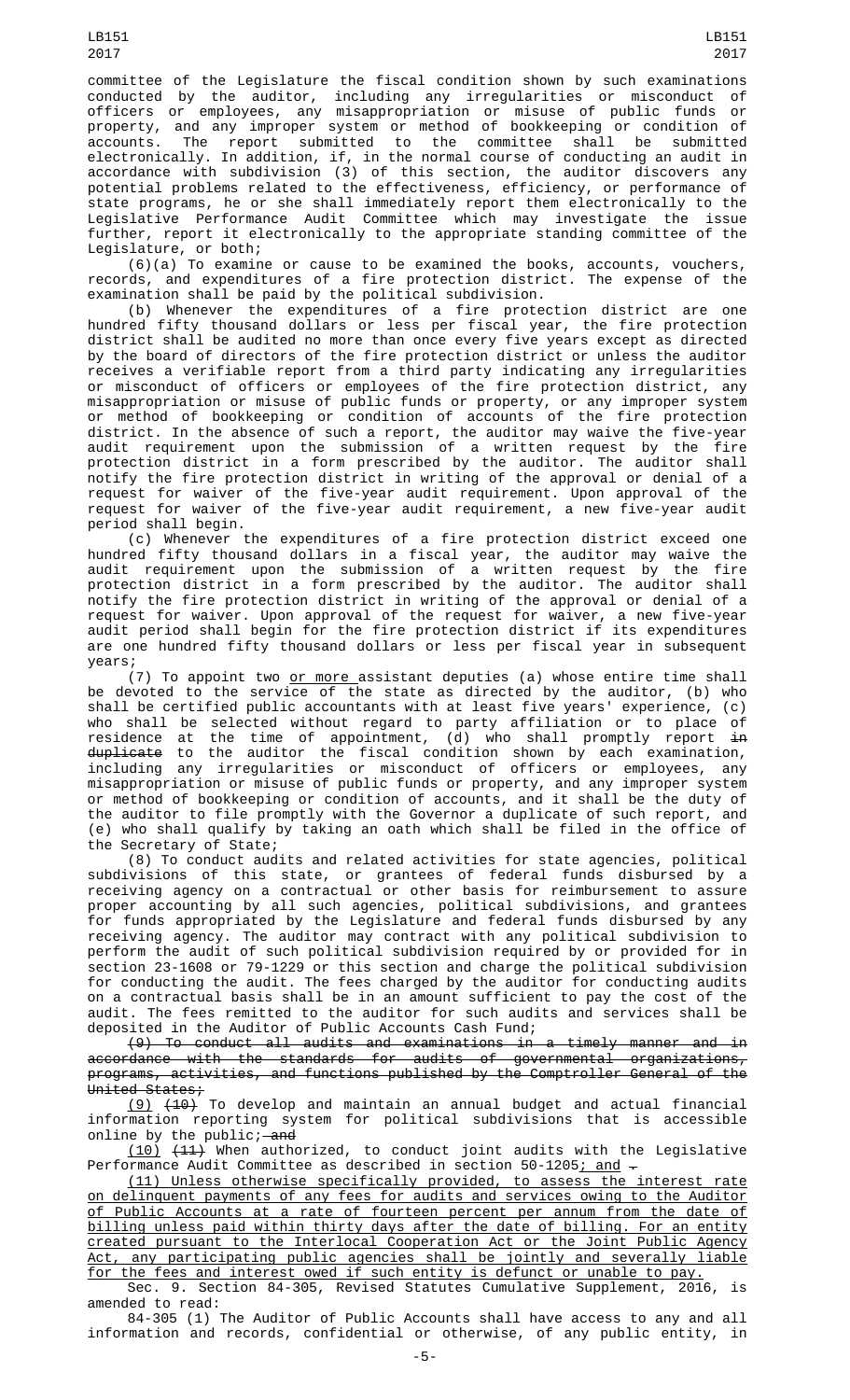LB151

whatever form or mode the records may be, unless the auditor is denied such access by federal law or explicitly named and denied such access by state law. If such a law exists, the public entity shall provide the auditor with a written explanation of its inability to produce such information and records and, after reasonable accommodations are made, shall grant the auditor access to all information and records or portions thereof that can legally be reviewed.

(2) Upon receipt of a written request by the Auditor of Public Accounts for access to any information or records, the public entity shall provide to the auditor as soon as is practicable and without delay, but not more than three business days after actual receipt of the request, either (a) the requested materials or (b)(i) if there is a legal basis for refusal to comply with the request, a written denial of the request together with the information specified in subsection (1) of this section or (ii) if the entire request cannot with reasonable good faith efforts be fulfilled within three business days after actual receipt of the request due to the significant difficulty or the extensiveness of the request, a written explanation, including the earliest practicable date for fulfilling the request, and an opportunity for the auditor to modify or prioritize the items within the request. No delay due to the significant difficulty or the extensiveness of any request for access to information or records shall exceed three calendar weeks after actual receipt of such request by any public entity. The three business days shall be computed by excluding the day the request is received, after which the designated period of time begins to run. Business day does not include a Saturday, a Sunday, or a day during which the offices of the custodian of the public records are closed.

(3) When any employee of the Auditor of Public Accounts conducts an audit or examination of any public entity, the public entity shall provide suitable accommodations for such employee of the auditor at the location where the requested information and records are kept or stored. Such accommodations shall include desks or tables and chairs, electrical outlets, and Internet access if such access is available.

 $(4)$   $(3)$  The Auditor of Public Accounts may issue subpoenas to compel the attendance of witnesses and the production of any papers, books, accounts, documents, and testimony, and cause the depositions of witnesses either residing within or without the state to be taken in the manner prescribed by law for taking depositions in civil actions in the district court.

<u>(5)</u>  $(4)$  In case of disobedience on the part of any person to comply with any subpoena issued by the Auditor of Public Accounts or of the refusal of any witness to testify on any matters regarding which he or she may be lawfully interrogated, the district court of Lancaster County or the judge thereof, on application of the Auditor of Public Accounts, shall compel obedience by proceedings for contempt as in the case of disobedience of the requirements of a subpoena issued from such court or a refusal to testify therein.

(6) (5) If a witness refuses to testify before the Auditor of Public Accounts on the basis of the privilege against self-incrimination, the Auditor of Public Accounts may request a court order pursuant to sections 29-2011.02 and 29-2011.03.

(7) (6) No provisions of state law shall be construed to change the nonpublic nature of the data obtained as a result of the access. When an audit or investigative finding emanates from nonpublic data which is nonpublic pursuant to federal or state law, all the nonpublic information shall not be made public.

Sec. 10. Section 84-311, Revised Statutes Cumulative Supplement, 2016, is amended to read:

84-311  $(1)(a)$   $(4)$  All final audit reports issued by the Auditor of Public Accounts shall be maintained permanently as a public record in the office of the Auditor of Public Accounts.

(b) Working papers and other audit files maintained by the Auditor of Public Accounts are not public records and are exempt from sections 84-712 to 84-712.05. The information contained in working papers and audit files prepared pursuant to a specific audit is not subject to disclosure except to a county attorney or the Attorney General in connection with an investigation made or action taken in the course of the attorney's official duties or to the Legislative Performance Audit Committee in the course of the committee's official duties and pursuant to the requirements of subdivision (16) of section 50-1205 or subdivision (5) of section 84-304.

(c) A public entity being audited and any federal agency that has made a grant to such public entity shall also have access to the relevant working papers and audit files, except that such access shall not include information that would disclose or otherwise indicate the identity of any individual who has confidentially provided the Auditor of Public Accounts with allegations of wrongdoing regarding, or other information pertaining to, the public entity being audited.

(d) The Auditor of Public Accounts may, at his or her discretion, share working papers, other than personal information and telephone records, with the Legislative Council. The Auditor of Public Accounts may, at his or her discretion, share working papers with the Attorney General, the Internal Revenue Service, the Tax Commissioner, the Federal Bureau of Investigation, a law enforcement agency as defined in section 28-359, and the Nebraska Accountability and Disclosure Commission. The working papers may be shared with such entities during an ongoing audit or after the final audit report is issued. The Auditor of Public Accounts shall not, under the authority granted in this subdivision, reveal sealed or confidential court records contained in